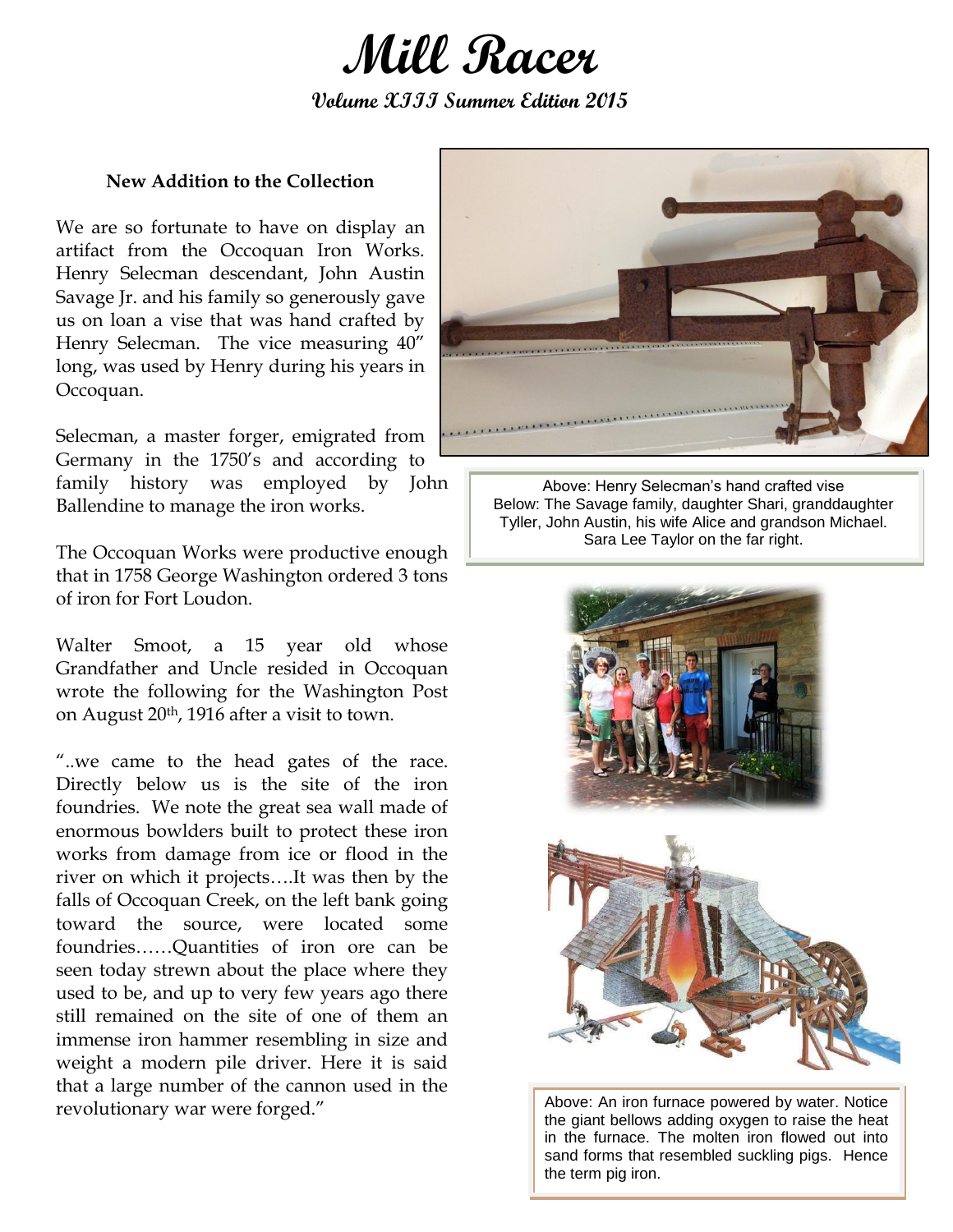

Above: 1960's aerial view of Occoquan indicating the location of the current Mill House Museum structure and the site of the eighteenth century iron works.

## **June 11th, 2015 Dedication**

During our annual OHS membership meeting we dedicated the three historical markers that were placed this spring.

The markers for the 19<sup>th</sup> century carriage stone and the 20th century gearwheel are free standing. A plaque is in place on the 1914 carbide bunker.



Above: OHS Board Member Bobbie Frank & OHS President Shara Kundu cut the ribbon on the carbide bunker.

Following is the marker text for anyone who missed the Spring Newsletter.

### **Carbide Bunker**

Inscribed with the date Jan 28, [19]14, this cement bunker was used to store carbide. Inexpensive but also prone to explosions, carbide was used for lighting in rural areas not served by electricity in the early 20<sup>th</sup> century. Carbide and water were mixed to form acetylene gas that lit the streets of Occoquan.

### **Occoquan Hotel Carriage Stone**

Here, in front of the nineteenth century Occoquan Hotel, this granite carriage stone assisted travelers in and out of their horse drawn vehicles. The original building was destroyed in the 1916 Occoquan fire.

### **Water Basin Gearwheel**

This gearwheel is from one of the five water basins used at the Occoquan River Station water processing plant. Up to 40 million gallons of water were processed here on a daily basis from 1965-2009.



Pictured above left to right; Rose Destefano, Alice Gardiner, OHS Vice-President John Amodea, Annette Riley, former OHS President, Kim Deal, Dolores Elder, Bobbie Frank, former OHS President Betty Strawderman, OHS President, Shara Kundu, Occoquan Mayor, Liz Quist, former Occoquan Mayor Earnie Porta, Stewart Christiano.

Photos above and to the left by Boyd Alexander